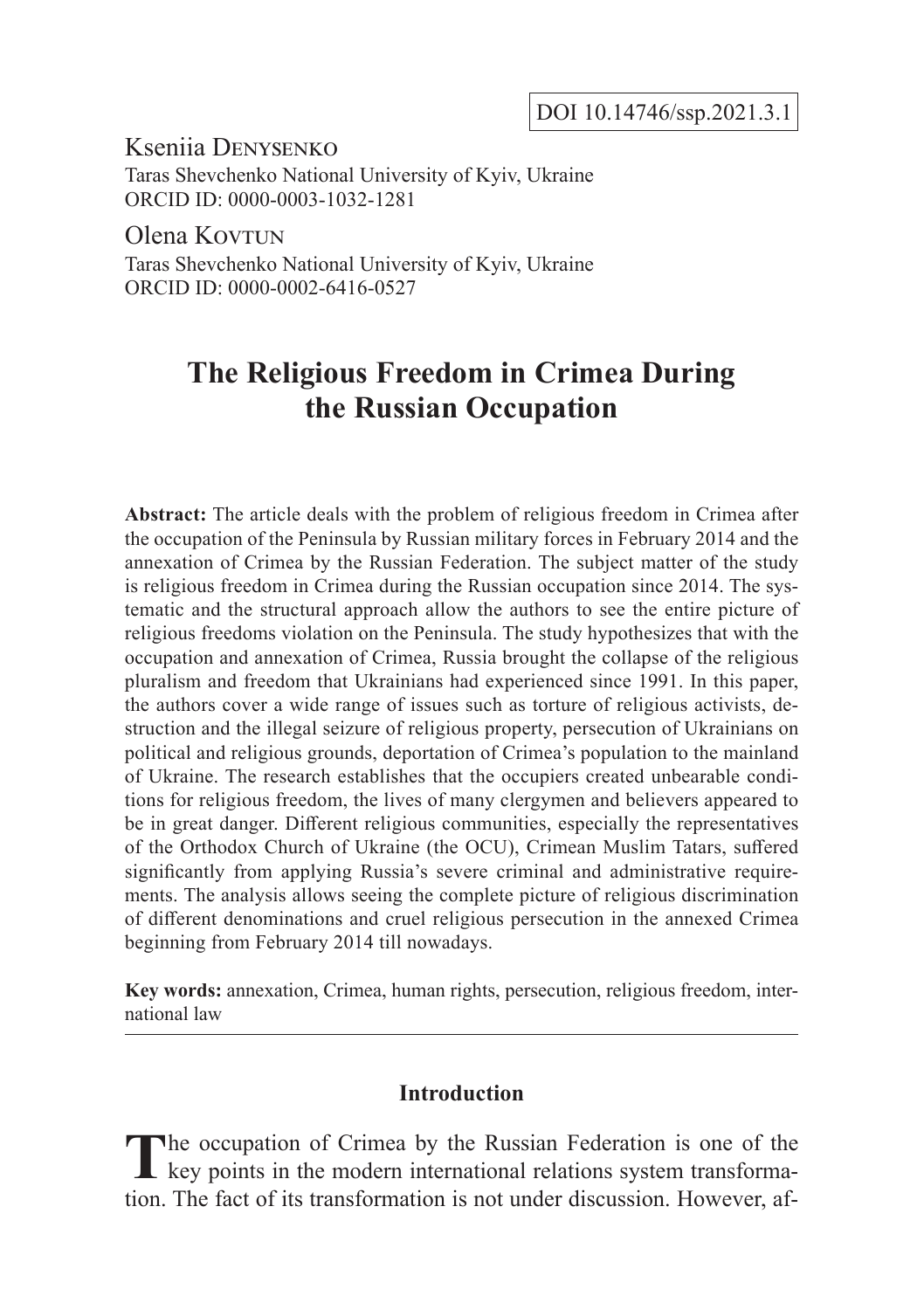ter February 2014, all international actors received an example of direct violation of the basic principles of the international law, such as respect for sovereignty and non-interference in the internal affairs of the state, respect for human rights (confirmed in the UN Charta) and the principle of the territorial integrity and inviolability of borders in Europe (Helsinki Act). Also, the Agreement was attacked about creating the CIS, which fixed the collapse of the Soviet Union and priority of the international law principles in the relations between the former Soviet republics.

Russian policy in the region of East Europe and post-Soviet republics of the Caucasus and Central Asia has different forms from the direct occupation of the territories, the support to the separatist movements, the financial instruments (investments, aid, joint ventures, etc.), and "humanitarian dimension" tools (question of the official language, minority rights, ethnical issue, etc.). The case of Ukraine is interesting for the investigation of the Russian instruments toward the neighbor states, their nomenclature, implementation, and effects.

#### **1. Literature Review and Research Background**

This article is a part of the investigation of the correlation between political and religious separatism in temporarily occupied territories of Ukraine. It means the authors tried to analyze all open sources in the field of Ukrainian religious politics, Russian politics and legislative on Crimea, international organizations reports (as interstate's, also NGO's, for example, the reports of the United States Commission on International Religious Freedom), numerous media information about the cases of violence and persecutions of different religious groups from the territories uncontrolled by Kyiv.

Due to the actuality of the problem, it is already clear that the problem lacks fundamental research such as monographs and articles. Although many Ukrainian scholars have already written a certain number of articles and books, for example, a comprehensive study of professor Oleksandr Zadorozhnii (2017) devoted Russian doctrine of international law after the annexation of Crimea, the article of the Permanent Representative of the President of Ukraine in the Autonomous Republic of Crimea – Dr. Anton Korynevych (2020) devoted to the Crimea after six years of Russian occupation, a grave violation of religious freedoms have not been studied thoroughly yet.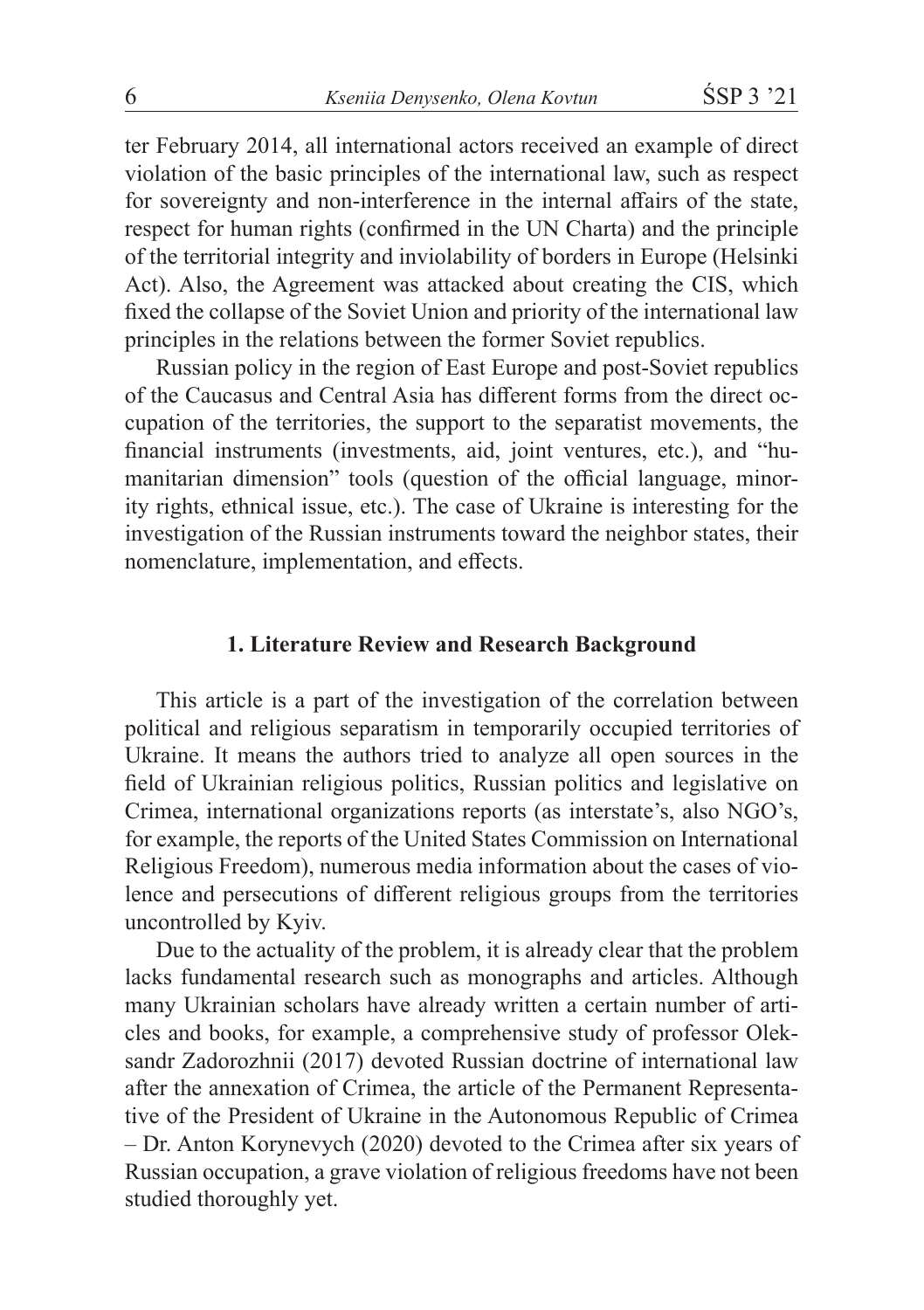It is necessary to underline the categories used by the authors and conferred in Ukrainian legislation. The term "temporary occupation" is used toward regions of Luhansk and Donetsk, but also Crimea. Nowadays, Crimea is not only occupied but also annexed by the Russian Federation. The instruments and tactics used in the Russian policy toward Ukraine during the conflict are very variable – from the propaganda negative image-making, psychological pressure to direct military intervention.

#### **2. Methods**

One of the basic methods applied by the authors is comparative analysis, which was used in two directions: the comparing situation with the religious freedom before and after Russian occupation and alignment of the cases of Crimea and so-called "peoples republics" in Luhansk and Donetsk. The method of the content analysis allowed to study a large volume of textual and visual data from different electronic and non-electronic resources.

The key method of this investigation is a case study because the authors analyze the problem of religious freedom in Crimea. This situation has very specific tools, cause the state which, against the rules of international law, occupied the territories of the neighboring state is a permanent member of the UN Security Council, has a nuclear weapon and military doctrine with the possibility of the preventive nuclear attack. Also, Russia changed its Constitution and declared Crimea as its administrative part. So, Russia has another point of view on the status of the Peninsula and its inhabitants. Another side of international law considers the annexation illegal, and all actions toward the local population, Ukrainian citizens, and their property, as well as Ukrainian property, are interpreted by international law.

## **3. Case Study**

In this context, the question about the correlation between political and religious separatism in the situation in Crimea and the temporarily occupied territories of the Donetsk and Luhansk region is very actual and illustrative. Trying to analyze this problem in common, we need at the same time to underline differences in the situation of these two cases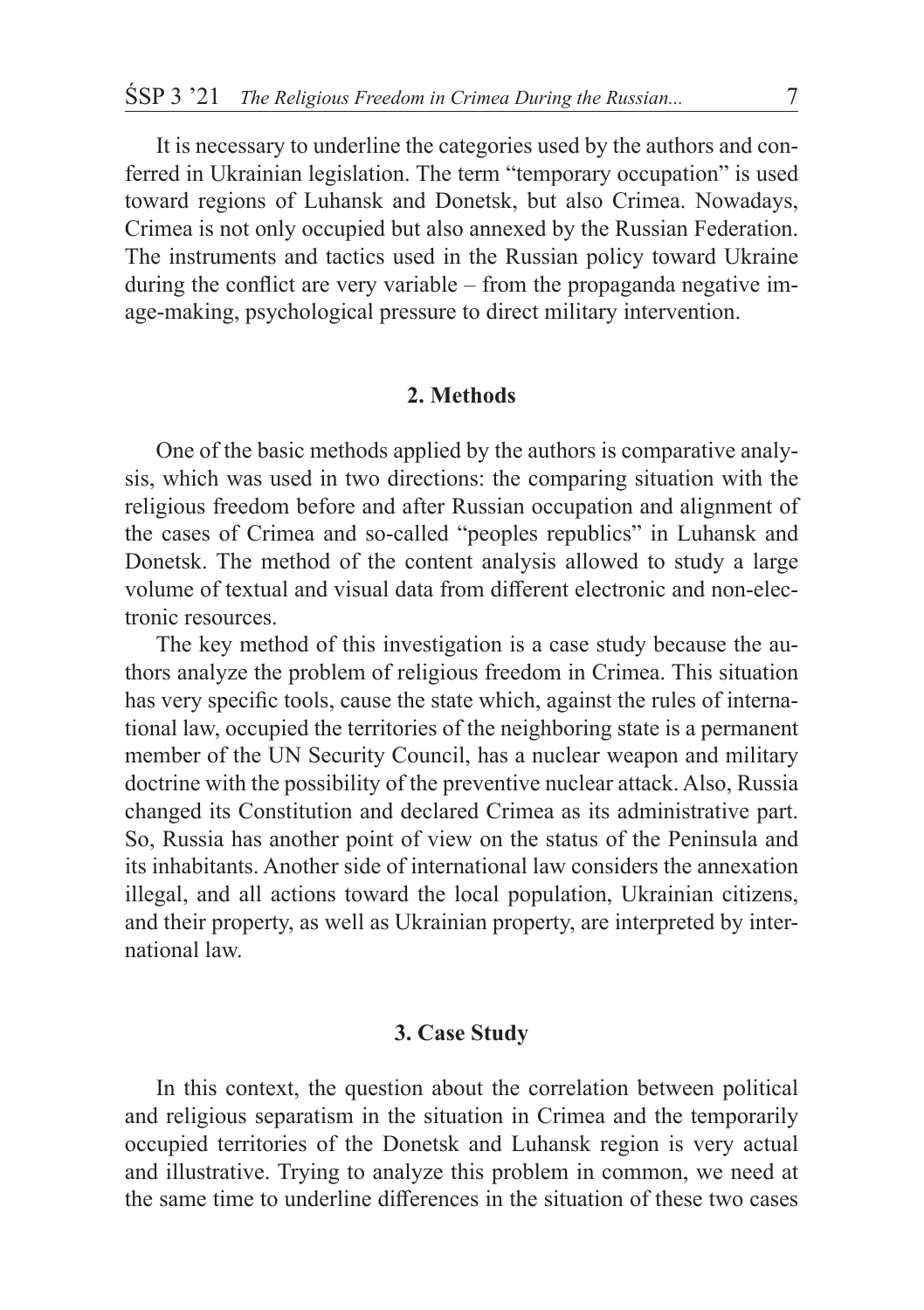– Crimea and temporarily occupied territories of Donetsk and Luhansk region, which can have a principal influence on existing trends and future scenarios.

Russian troops occupied the Crimean Peninsula without insignias. In the end of February–March 2014, after that, the so-called "referendum" about the independence of Crimea from Ukraine was organized under Russian military presence, and after positive results, the self-proclaimed Crimean government signed an agreement about its incorporation into Russian Federation. So, Crimea was annexed by Russia.

In the case of the Donetsk and Luhansk regions, the situation escalated in another way. The so-called "people's republics" were proclaimed, financed, consulted, and organized by Russian secret services. Often the weapon and military servants are also sent by Russia, but formally these two constructs are independent.

In the first case, it means we have actions from the Russian government, and in the second, with the self-proclaimed separatist quasi-republics.

Before 2014, the situation with religious freedom in Ukraine could be characterized as pluralistic, heterogenous (many traditional and modern trends and communities), with the dominance of orthodox churches and secularism from the state. Religious freedom is also one of the main human rights declared in the Ukrainian Constitution. The affairs of 2013– 2014 and the following ones also demonstrated a very flexible and soft attitude from the government toward the anti-Ukrainian activity of some religious communities.

For convenience in this thesis will be used such terms and abbreviations: the Orthodox Church of Ukraine (the OCU, was created after the Tomos receiving in 2018); the Russian Orthodox Church (the ROC); the temporarily occupied territories of Donetsk and Luhansk region (TOT-DLR); the Ukrainian Orthodox Church of the Moscow Patriarchate (the UOC-MP); the Ukrainian Orthodox Church of the Kyiv Patriarchate (the UOC-KP, the OCU prior 2018); the United States Commission on International Religious Freedom (USCIRF). The acronyms "DNR" and "LNR" are used to make a point that Ukraine does not control these territories, so all restrictions and persecutions are from the side of the selfproclaimed authorities.

This article concentrates on the situation with religious freedom in Crimea as one of the basic human rights after the beginning of the Russian occupation in 2014 until December 2020, when this article was prepared.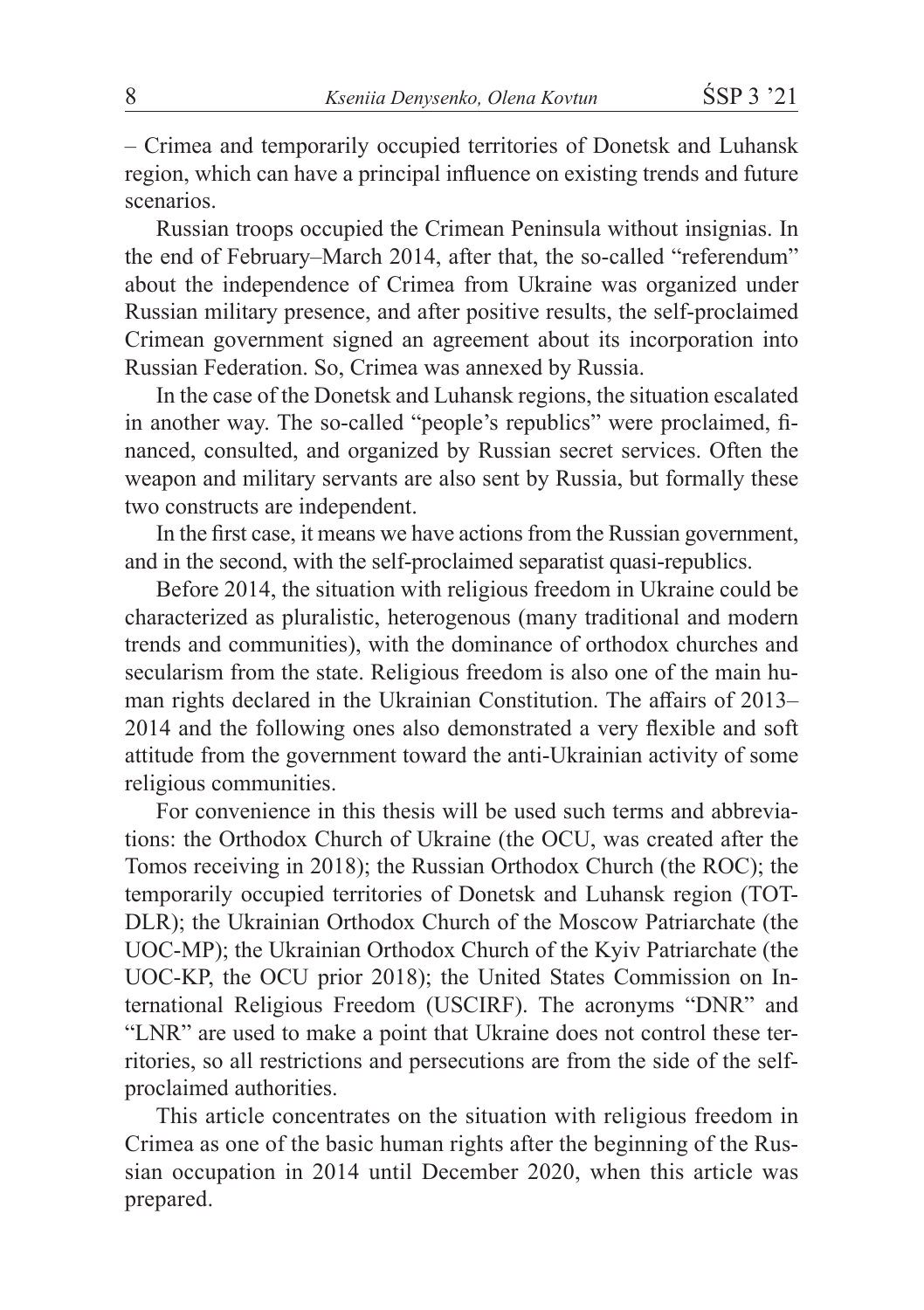According to the United States Commission on International Religious Freedom (USCIRF) report in 2019, Russia is characterized as a "country of particular concern" and underlined that "Over time, the Russian government has come to favor the Moscow Patriarchate of the Russian Orthodox Church (MPROC) as the *de facto* state church (USCIRF, 2019). This favoritism has fostered a climate of hostility toward other forms of Christianity, increasingly perceived as foreign. This tendency has accelerated since President Vladimir Putin's reelection in 2012 and his strategic alliance with the Russian Orthodox Church."

The next thesis demonstrates the example of cooperation between the Russian military forces and some ROC priests during the Crimean occupation operation in February–March 2014. Some Russian military servants remember that in March 2014, they negotiated with Ukrainian commanders and soldiers through the aid of the priests from the ROC, e.g., Dymytry Vasilenkov (the vice-chairman of the Cooperation with the Army and law-enforcement agencies Department of the St.-Petersburg's Eparchy of the ROC). The maximum – task of such groups (consisting of the priest, "Kozaks," and armed men in the uniform without the grade insignia) was a peaceful disarming of the Ukrainian troops (*Meduza*, 2020).

In this context, the difference in tactics in Crimea and the so-called "LNR" and "DNR" should be underlined. In the first case, the priests of the ROC were used, not the Ukrainian Orthodox Church of the Moscow Patriarchate. On territories of self-proclaimed republics, the most active are the representatives of the UOC-MP, who are often the mediators with the separatist military groups, collaborate with them and the priests from the ROC. For example, in a few situations, the UOC-MP was the channel for the hostage rescue of Ukrainian soldiers. If in Crimea, the priority position is given to the orthodox churches of the ROC, in the "LNR" and "DNR," this role belongs to the UOC-MP. The Ukrainian secret service – SBU investigates the anti-Ukrainian activities of the representatives of the UOC-MP (Religious Information Service of Ukraine, 2018).

After the annexation of Crimea, some adaptations of the Russian legislation were made, especially for this republic. A certain problem was the requirement of occupation authorities for mandatory re-registration of all religious organizations in Crimea under Russian legislation before January 1, 2015. Federal Law No. 124-FZ as of 05.05.2014 provides a slightly modified procedure of re-registration of legal entities in Crimea, containing many restrictive rules.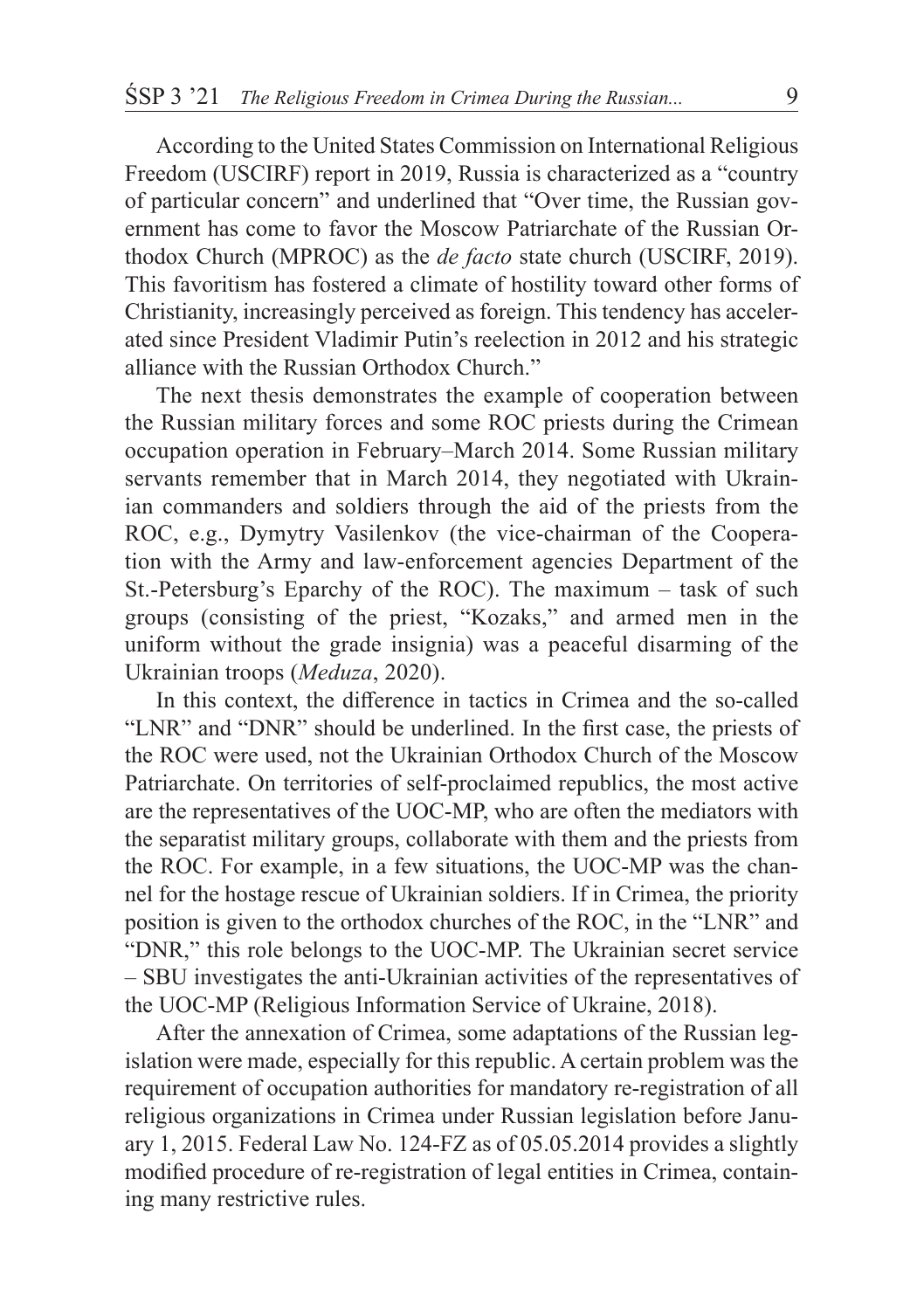According to the certificate of the Ministry of Justice (which is not a legislative act), to set up a local religious organization in Crimea, it is not required to provide documents confirming the existence of a religious group in a particular area for at least 15 years, as provided by federal law. However, the believers of Crimea are forced to comply with the other provisions of Federal Law No. 125-FZ "On Freedom of Conscience and Religious Associations" dated 26.09.1997, which significantly restricts their freedom of religion, unlike the laws of Ukraine.

As an example, religious organizations in Crimea have faced the following problems:

- 1. Re-registration of religious organizations under the legislation of the Russian Federation is possible only under two conditions: 1) entry into a centralized religious organization of a relevant religious confession; or 2) state religious examination in the manner prescribed by order No. 53 of the Ministry of Justice as of 18.02.2009 "On State Religious Expertise."
- 2. According to the requirements of the Ministry of Justice, in re-registration of centralized and local religious organizations, the original version of the current Statute of the religious organization registered under Ukrainian legislation shall be provided along with the document confirming its registration as a legal entity (for review, followed by a return to the applicant). Such a requirement is not provided by the legislation of the Russian federation that gives reason to see these hidden risks for believers and religious communities.
- 3. According to Federal Law No. 125-FZ, as of 09.26.1997, only Russian citizens may establish a religious organization with legal entity status. Therefore, this requirement makes the believing Crimean residents adopt Russian citizenship, and in case of failure, they are effectively being denied the right of association in a religious organization with the capacity of a legal person (Institute for Religious Freedom, 2015).

Attention should also be paid to the emergence of a threat to the preservation of property rights and access to places of worship and other buildings of religious communities in Crimea that have not been re-registered because 1) they are not part of any existing centralized religious organization; 2) they have not passed the state religion expertise; 3) non-compliance of the new version of their Statutes with the requirements of Russian legislation; 4) the believers' refusal to adopt Russian citizenship.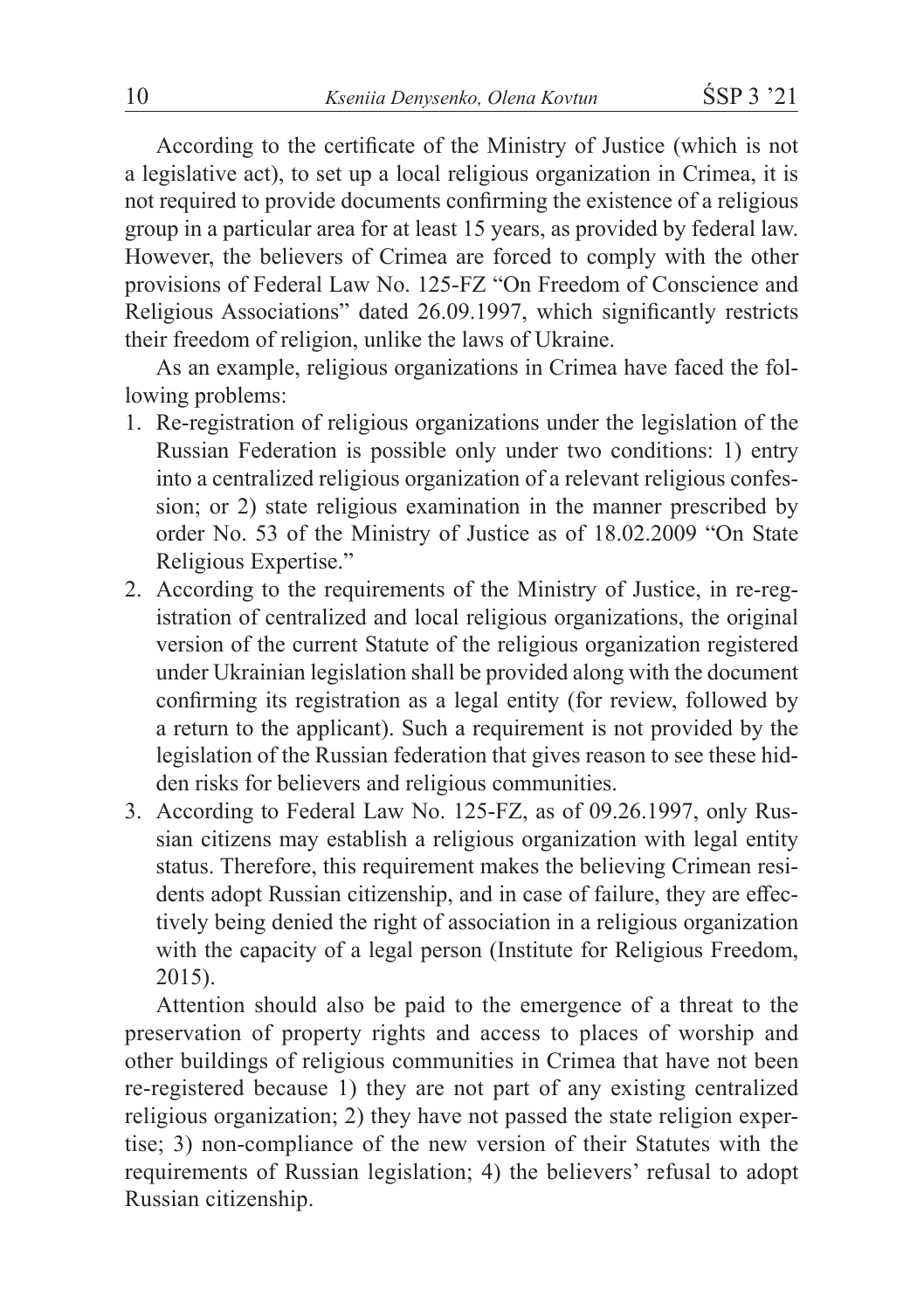Moreover, in contrast to Ukrainian law, which does not impose any conditions for religious communities without a legal entity status, Federal Law No. 125-FZ as of 09.26.1997 requires the founders to be subject to an entire procedure of establishing a religious community, even for the activities without a legal entity. This requirement correlates with the restriction of state registration of independent religious groups that have existed less than 15 years and prevents the activities of communities from being a part of a Russian religious center.

As a result, re-registration of religious organizations in Crimea means that they cannot continue to refer in their work on Ukrainian law, because under Federal Law No. 124-FZas of 05.05.2014, "their personal law is the right of the Russian Federation."

The UN Committee on the Elimination of Racial Discrimination is deeply concerned about the discrimination against ethnic and religious groups in Crimea. The Committee experts constantly urged the Government of the Russian Federation to provide the Office of the United Nations High Commissioner for Human Rights with full access to Crimea to monitor the situation. The Committee noted that the legislation and administrative measures that discriminate ethnic groups and indigenous peoples, including citizenship issues, availability of education in Ukrainian language, registration of religious communities, and activities of the Crimean Tatar self-government bodies, including Mejlis, are applied in the occupied Crimea.

According to the UN Committee, Russia has not provided information about the steps taken to investigate and prosecute those responsible for violating the rights of Crimean Tatars, including enforced disappearances, arbitrary detentions, and ill-treatment.

In 2014 the Crimean Tatars boycotted the referendum, so the widespread persecution of Crimean Tatar activists began almost immediately. Many people disappeared and later were confirmed to be killed. Both Crimean Tatar leaders Mustafa Dzhemilev and Mejlis Chairman Refat Chubarov had to leave and were refused permission to get back.

Human Rights Watch identifies 63 members of Crimean Tatar activists as having been charged by Russian authorities with supposed association with Hizb ut-Tahrir (Party of Liberation), a controversial pan-Islamist movement banned in Russia as a "terrorist" organization.

According to Memorial, in December, the North Caucasian Military District Court in Rostov-on-Don sentenced Crimean Tatar Remzi Memetov to 17 years in a penal colony. The court also sentenced Crimean Tatar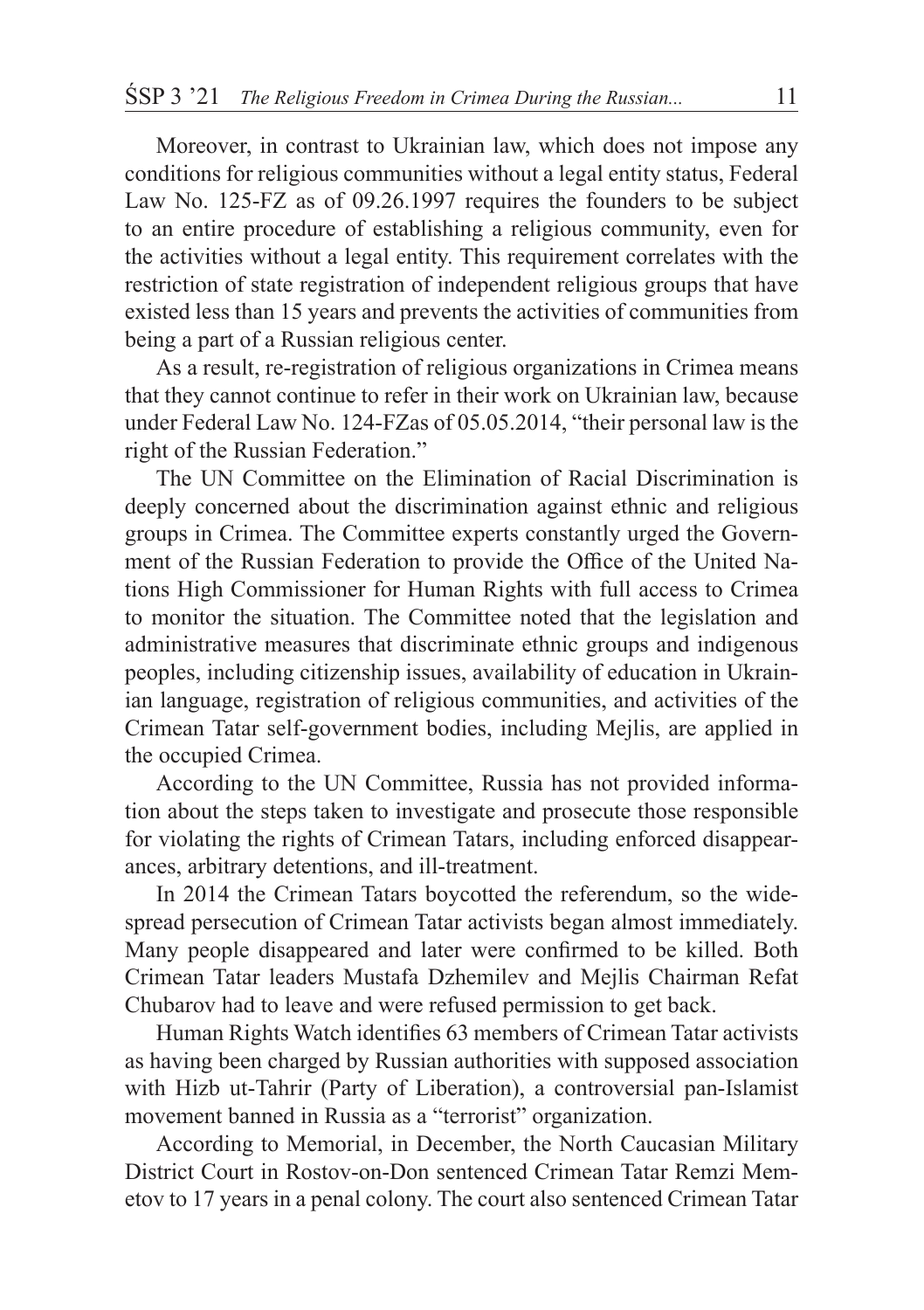Enver Mamutov, Rustem Abiltarov, and Zevri Abseitov to nine years each in a penal colony. The four were arrested in Crimea, Ukraine, in 2016, accused of belonging to Hizb ut-Tahrir and "preparing for the violent overthrow of the constitutional order," and transported to Russia. Human Rights lawyers noted that the case appeared to be retaliation against these men for their opposition to Russia's occupation of Crimea (United States Commission on International Religious Freedom, 2018).

During the last several years Russian FSB has conducted a series of raids on Tatar religious schools, placing numerous restrictions on the religious literature used in the mosques. More than 20,000 Crimean Tatars have left Crimea since 2014 for exile in Ukraine, Turkey, and other countries. Russian authorities routinely disrupt religious activities and institutions despite most opposition to Crimea's occupation being political and ethnic.

Under various reasons, such as fighting extremism, the occupation authorities of Crimea persecute people of the pro-Ukrainian religious organizations. The most egregious case occurred on March 15, 2014, when the Greek Catholic priest Mykola Kvych was illegally arrested by the Crimean authorities directly in the parish of the church of the Assumption in Sevastopol during communication with parishioners. It was accompanied by a deliberate desecration of the temple and shrines, further illegal actions toward the priest, violence, searches of private apartments, interrogation for 8 hours with elements of torture.

Mykola Kvych was forbidden to use the Ukrainian language during the interrogation. The priest faced the prospect of being sentenced to 15 years' imprisonment under the law on false extremism charges. For these reasons, on March 16, he was forced to leave Crimea.

Another problem for the Crimean believers is the Russian policy toward foreigners. The Federal Migration Service of Russia has not extended the residency term for foreign nationals working in the Crimean religious communities. For example, the Roman Catholic parish in Simferopol remained without its rector Fr Peter Rosohatsky, a citizen of Poland and has been working in Crimea for five years. The Greek Catholics faced similar problems. They complained of the forced rotation of priests due to the limitations in staying on the Peninsula for a period not exceeding three months.

In 2018, there were 23 prosecutions for "missionary activity" in Crimea, representing a twofold increase since 2016 (United States Commission on International Religious Freedom, 2019). Another example of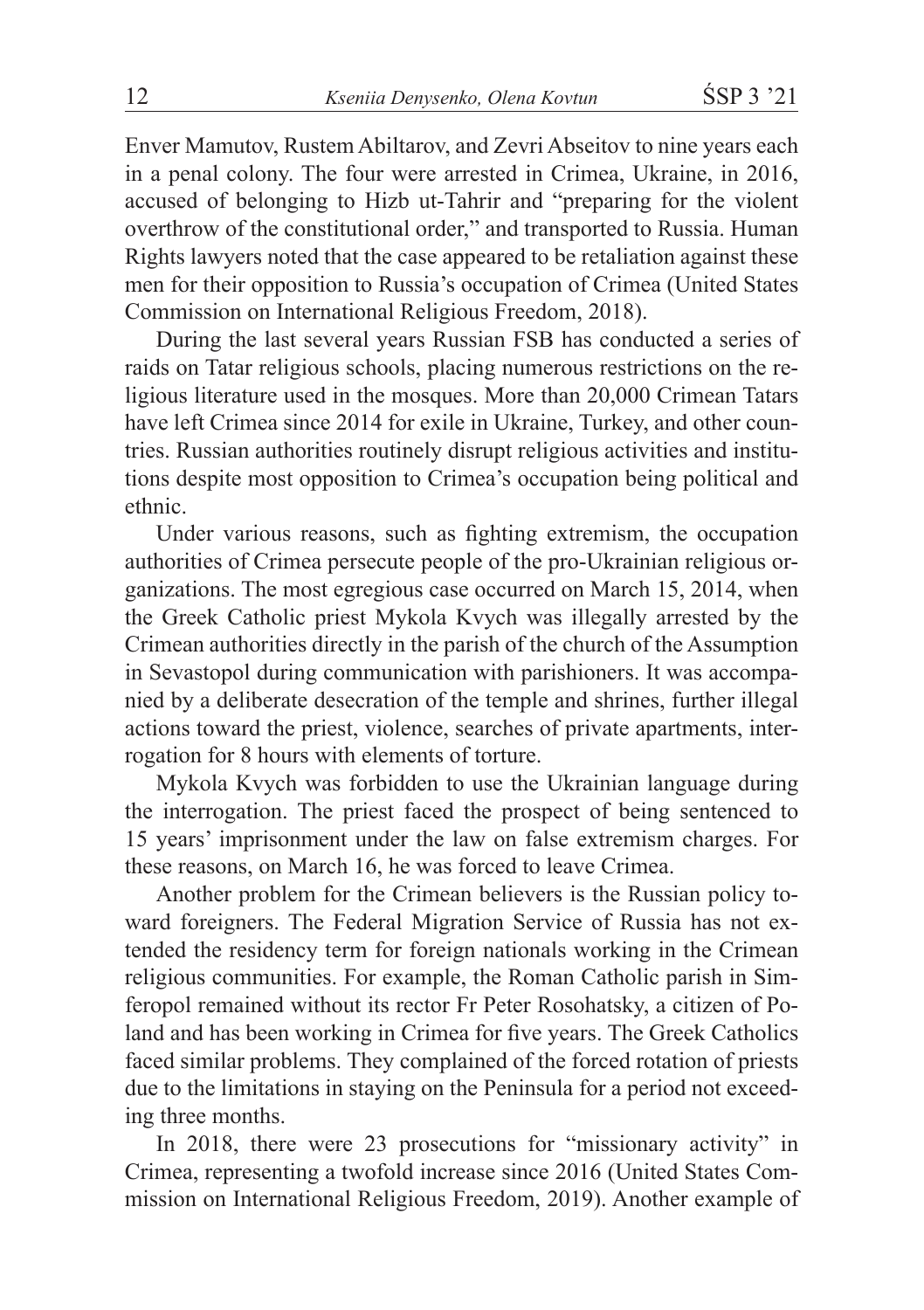the deep connection between religious and political issues in Crimea and TOTDLR is the necessity to register the OCU community and its political position toward annexation.

In a situation of occupation and military actions, the head of the UOC-KP/OCU decided to allow the priests to define themselves if they continue their activity on these territories. Prior to the conflict in 2014, there were 18 UOC-KP churches in the "LNR;" as of 2018, only two continued to operate.

After the Russian takeover of 2014, the Ukrainian Orthodox Church of the Kyiv Patriarchate (UOC-KP) refused to register, considering this a submission to an illegal occupation. Russian authorities responded by seizing church property and harassing clergy. During 2019 there was a struggle for the main cathedral in Simferopol, also through the attention of the United Nations, by at the December decision about the Orthodox Church of Ukraine (former UOC-KP) has no proprietary right on this building and territory was transferred to the Greek Catholic community (Religious Information Service of Ukraine, 2019). In such a way, Russian authorities try to create tensions in relations between two structures, which often have the same position toward the key questions about the situation in Crimea.

For more objectivity, we need to pay attention to alternative scenarios of the Russian governance in Crimea. For example, in 2019, 2 new mosques, 3 minarets, and 40 parcels were constructed for the Muslims as this religious community was divided and waiting for the end of the building of the Cathedral mosque in Simferopol in 2020 (Religious Information Service of Ukraine, 2020). At the same time, it was established and now works actively the pro-Russian Crimean Tatars information Channel "Melet." So, Russia built the structures of religious and ethnic identification for Crimean Tatar's alternative to the pro-Ukrainian institutions based in Kyiv through prosecutions against their leaders.

Another factor that can also change the religious situation in Crimea is the migration of the 500 thousand people from Russia and the militarization of the Peninsula. It could change not only religious but also ethnical correlations and could be challenged for the national identity of the Crimean Tatars (Ministry for the reintegration of the temporarily occupied territories of Ukraine, 2019).

On July 23, 2020, on the day of the 20th anniversary of his episcopal ordination, the Russian occupiers handed over a decree to the Archbishop of the Crimean Diocese of the OCU *Kliment* on the demolition of the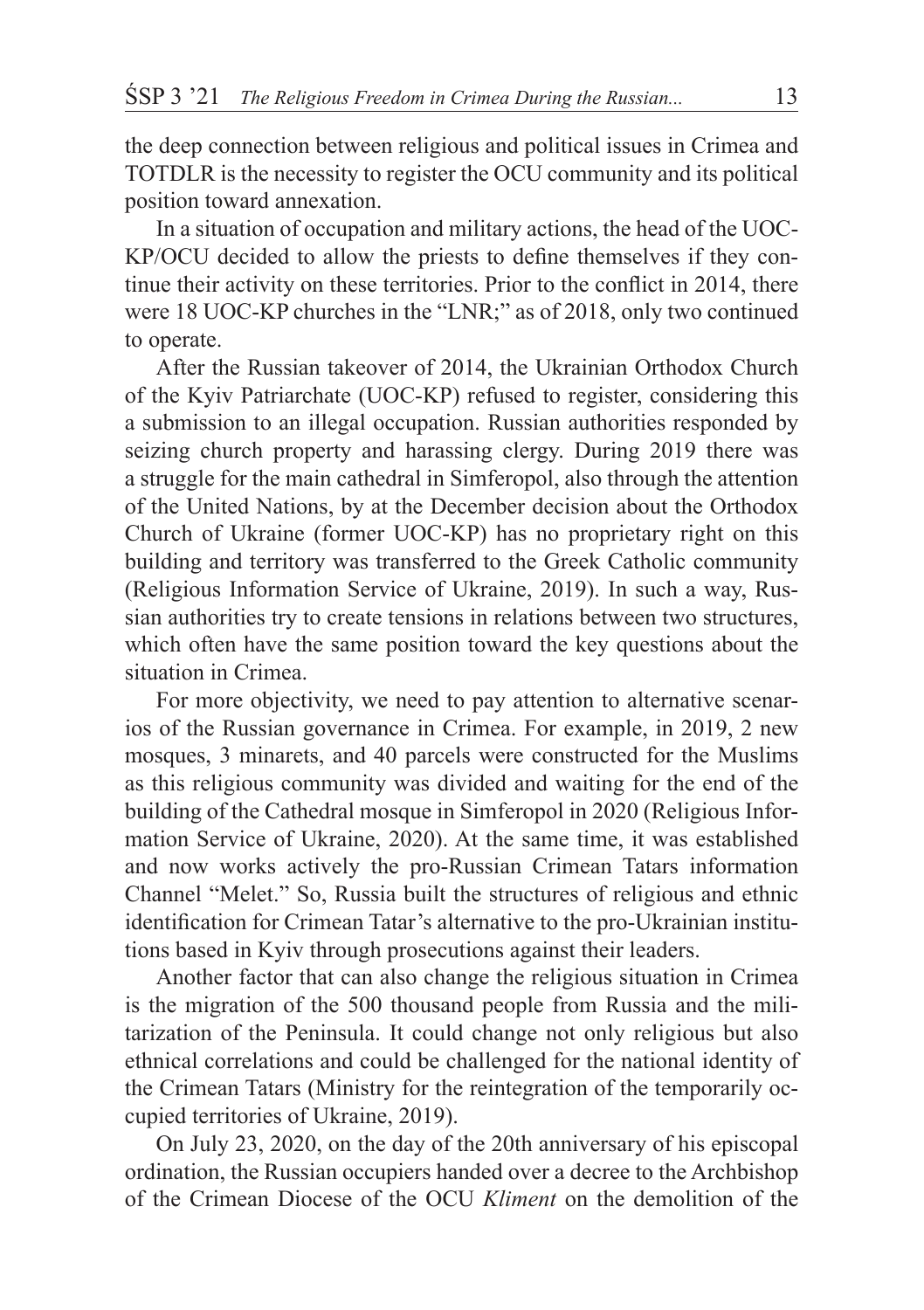church in Evpatoria. The US Ambassador to the OSCE criticized the decision of the occupying authorities of Crimea to dismantle the PCU temple. Also, a certain number of human rights organizations made a statement about the destruction of the Orthodox Church of Ukraine in Crimea. Metropolitan Epiphanius condemned the actions of the occupying Russian authorities in Crimea, and Metropolitan Alexander (Drabinko) called for an adequate response to "spiritual terrorism" in Crimea (*Crimea Suspilne*, 2020).

On August 4, 2020, the Supreme Court of the Russian Federation refused to reconsider the decision to evict the community of the OCU from the cathedral in occupied Simferopol.

Recently, the Office of the Prosecutor of the International Criminal Court has completed the study of the events in Ukraine, taken place since 2015. Soon, they will start investigating the violation of human rights in Donbas and the annexed Crimea (Prosecutor's General Office, 2020).

#### **4. Results**

Based on this material can be made such results:

- The case of Crimea is the interstate conflict between Russia and Ukraine, and both sides believe the Peninsula belongs to it. Ukraine appeal to international law in such main directions – attempts to recognize Russia as the aggressor; issues of property: human rights; terrorism financing. Russia ignores the international reaction and implements its policy of further incorporation of Crimea.
- Religious tolerance, which was the basis of Ukrainian politics in Crimea, has had different effects. This principle correlated with ethnic and religious heterogeneity of the Peninsula, but it also created a comfortable condition for the activity of Russian religious organizations, which supported the military invasion and occupation.
- During the occupation, Russian militants used the aid of Russian priests, not Ukrainian, with the pro-Russian position.
- After the beginning of the occupation, the religious factor was used by Russian authorities as an instrument of influence against the opposition (religious, political). Through the legislative mechanisms, sometimes adopted for the Crimea case, Ukrainian religious institutions, foreign churches, and Islamic centers of Crimean Tatars were displaced.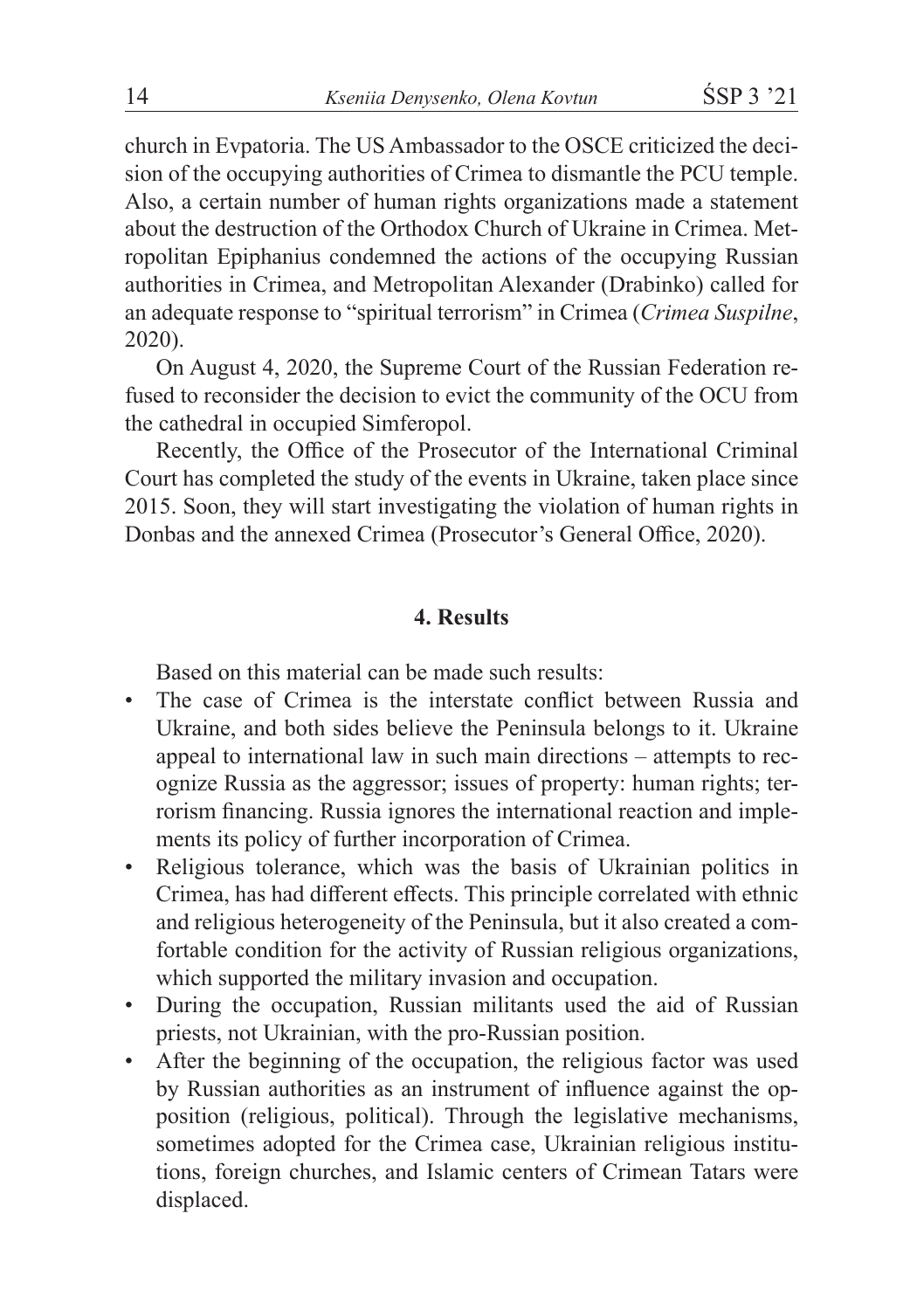- The property of some Ukrainian churches was nationalized and then became the property of Russian churches.
- Russia builds its own system of relations between different religious groups in Crimea based on loyalty to the state authority of the occupant. At the same time main the all-Russian religious structures are strengthened in the Peninsula, blurring the national and historical differences (trying to displace the problem of Crimean Tatars by a more common group of Muslims, for example).
- Nowadays, the international mechanisms are only one opportunity to declare, investigate, and make sanctions against Russian policy of the human rights violation in Crimea.

### **5. Conclusion**

Analyzing the situation with religious freedom in Crimea, we need to remember that we observe incorporation in the Russian governance system based on the deep connection and collaboration between the state and religious communities. As in the other public spheres, there is no freedom or opposition to the official policy line. The prominent positions have the traditional communities such as the ROC. The RF constitution provides freedom of religion, equal rights irrespective of religious belief, and the right to worship and profess one's religion (Gosudarstvenaya Duma, 2020). The law states government officials may prohibit the activity of a religious association for violating public order or engaging in "extremist activity."

The law lists Christianity, Islam, Judaism, and Buddhism as the country's four "traditional" religions and recognizes the special role of the Russian Orthodox Church (Elektronuy fond pravovuh i normativnotehnicheskih dokymentov, 2021).

Unlike the authorities of the so-called "DNR" and "LNR, who use the Russian model of governance in the sphere of religious freedoms (legislative basis; main instruments; close cooperation with army, police and secret services and pressure under the opposition), but the dominant position still has the UOC-MP, in the Crimea, Russia provides its own institutional system without any possibility of future returning of the Peninsula to Ukraine. In both cases, the prominent role of the traditional religions and the especial position of Orthodox Christianity. It means discrimination and the survival of other religious groups. Ukraine must reflect all these factors on the local, regional and global levels.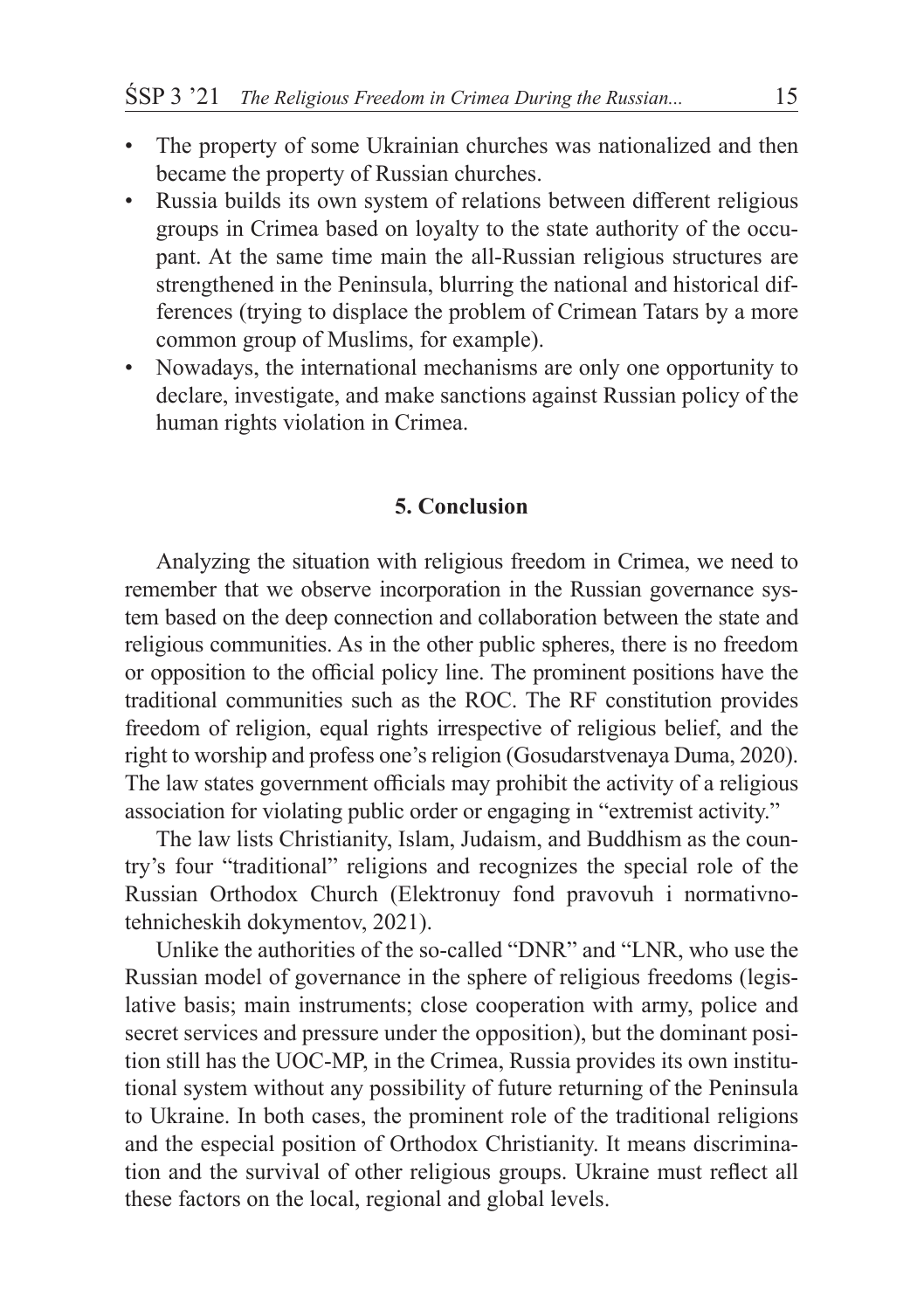Thus, the occupation of Crimea, Donbas, has led to a significant complication of the situation with the religious freedoms in Ukraine. The terror of the occupiers forced believers of different religious communities to leave their homes. It is also clear that such violation of the humanitarian law can also be associated with the Ukrainian and the European orientation of these religious groups.

#### **Bibliography**

- *Crimea Suspilne* (2020), *Archbishop of the Orthodox Church of Ukraine Clement was handed a resolution on the demolition of the church in occupied Evpatoria*, https://crimea.suspilne.media/en/news/622, 23.07.2020.
- Elektronuy fond pravovuh i normativno-tehnicheskih dokymentov (2021), *Federaluy zakon o svobode sovesti i religioznyh obedineniy s izmeneniyami na 30 aprelya 2021 goda*, https://docs.cntd.ru/document/9040821, 30.04.2021.
- Gosudarstvenaya Duma Federalnogo Sobraniya Rossiyskoy Federatsii (2020), *Noviy tekst Konstitutsii Rossii*, http://duma.gov.ru/news/48953, 03.07.2020.
- Institute for Religious Freedom (2015), *Donbas and Crimea: new challenges for religious freedom in 2014*, https://www.irs.in.ua/en/donbas-and-crimea-newchallenges-for-religious-freedom-in-2014, 03.02.2015.
- Korynevych A. (2020), *Crimea after six years of Russian occupation: fear, human rights abuses and absence of freedom*, https://www.ukrinform.net/rubricsociety/3018470-crimea-after-six-years-of-russian-occupation-fear-humanrights-abuses-and-absence-of-freedom.html?fbclid=IwAR288XEdkYrIE5QJ Gp\_syu9InVur1OGq5uOQF13d2B6\_cVPhYA29ZY\_s8v8, 04.05.2020.
- *Meduza* (2020), *Vezhlivye batushki. Kak svyasheniki RPC ychavstvovali v prisoedinenii Kryma*, https://meduza.io/feature/2020/03/16/vezhlivye-batyushki?utm\_ source=email&utm\_medium=vecherka&utm\_campaign=2020-03-16, 16.03.2020.
- Ministry for reintegration of the temporarily occupied territories of Ukraine (2019), *Speech by Oksana Koliada on the plenary session of the 74-th UN General Assembly*, https://mtot.gov.ua/en/vistup-oksani-koljadi-na-plenarnomuzasidanni-genasambleii-oon, 16.12. 2019.
- Prosecutor's General Office (2020), *Mizhnarodnyu kriminalnyu syd zavershyv poperedni vyvchenya sytuatsii v Ukraine shodo mizhnarodnogo zbroinogo konflikty na Donbasi ta v Krymy*, https://www.gp.gov.ua/ua/news?\_ m=publications&\_c=view&\_t=rec&id=285393, 11.12.2020.
- Religious Information Service of Ukraine (2018), *SBU rozslidye antyukrainsky diyalnist UPC (MP) na Donbasi*, https://risu.ua/sbu-rozsliduye-antiukrajinskudiyalnist-predstavnikiv-upc-mp-na-donbasi\_n90038, 30.03.2018.
- Religious Information Service of Ukraine (2019), *Na Genasamblei OON predstavleno problem z pravamy ludyuny v aneksovanomy Krumy*, https://risu.ua/na-ge-